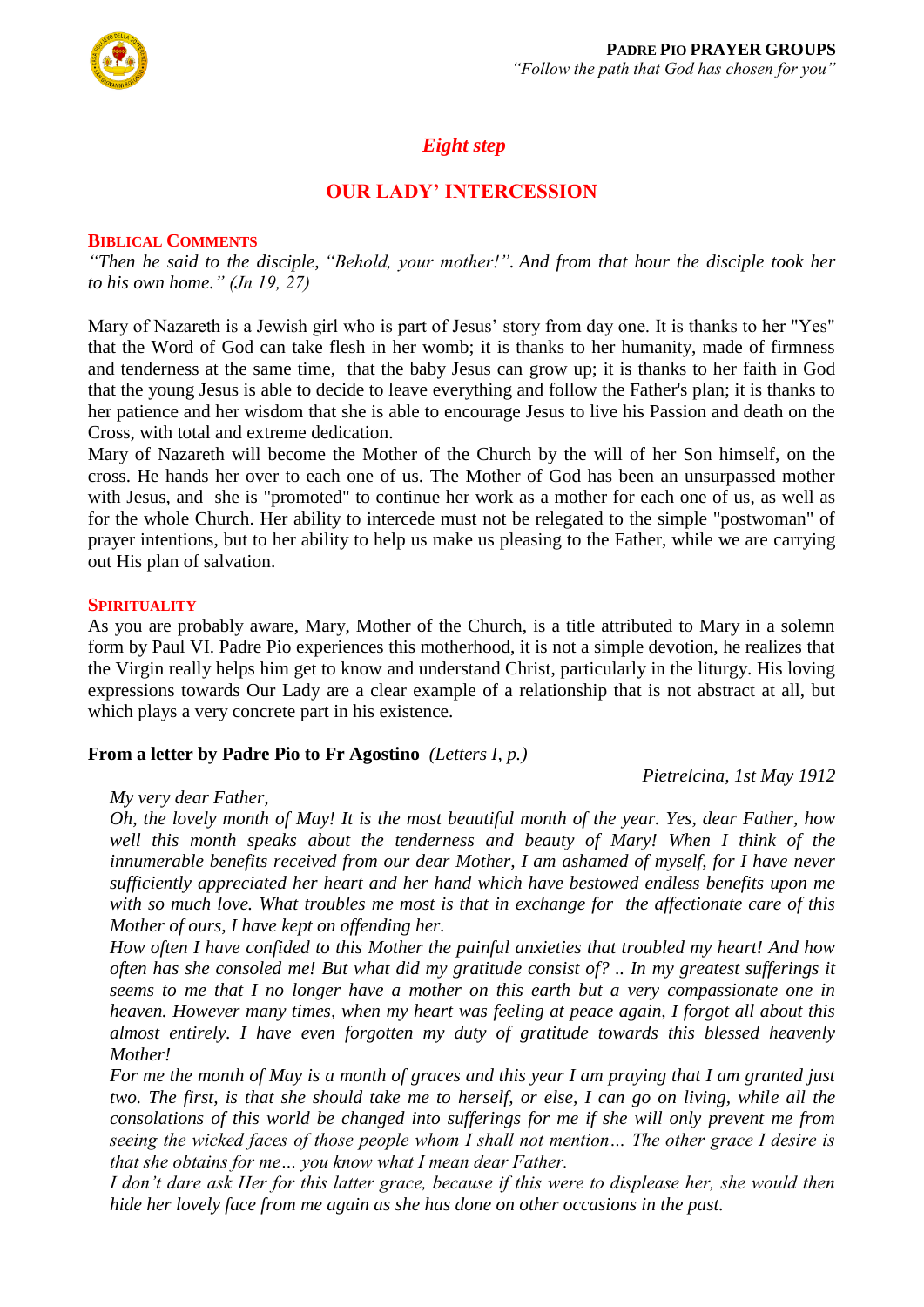

*Poor dear Mother, you love me so much! I observed it once more at the dawn of this beautiful month. What great care she took to accompany me to the altar this morning. It seemed to me that she had nothing else to think about except myself, as she filled my whole heart with sentiments of holy love.* 

*I felt as if I had a mysterious fire burning in my heart, which I could not make sense of. I felt the need to put ice on it, and quench this fire which was consuming me.* 

*I wish I had a voice strong enough to invite all sinners in the world to love Our Lady. But since this is not within my power, I have prayed and will pray my dear Angel to perform this task for me.* 

*Pray for me and give your blessings often to Your poor disciple, Fr Pio* 

Maria was Padre Pio's teacher of life. He attributed graces to her when someone went to thank him for a sudden recovery or for an extraordinary help from heaven. Our Lady consoled him in the most difficult moments and helped him to fully live his Eucharists.

He used to have his Rosary in his hands all the time. Padre Pio would call it 'a weapon' and on more than one occasion he reiterated: all prayers are good, but the graces I get with the holy rosary, I don't get with the other prayers. Among the virtues of Maria, Padre Pio emphasized her ability to make herself small in front of God's plan: commenting on the Magnificat, he affirmed that the words "he looked at the humility of his servant" had to be understood as the total annihilation of Mary.

"The Lord - Padre Pio explained - looked at His servant and appreciated the complete negation of her own self".

### **GETTING TO KNOW PADRE PIO**

- Madonna della Libera. The 'feast of the Madonnella' celebrated in Pietrelcina was always remembered by Padre Pio with great pleasure: his confrere friar Modestino, said that one day, having arrived in San Giovanni Rotondo, he decided to attend Padre Pio's Mass - as the Father himself had asked him to do whenever he was passing through the Gargano town - but on that occasion Padre Pio invited him to leave immediately for Pietrelcina, since the Feast of the Madonna della Libera would be celebrated the next day.
- Virgin of the Rosary. Padre Pio was very fond of the Madonna of Pompei (near Naples) to which he frequently turned to in his prayers. Back in 1915 he asked Our Lady of all graces that he could die in order to get closer to the Kingdom of Heaven. He waited many years: on 19th September 1968, a spiritual son visiting San Giovanni Rotondo gave Padre Pio a bouquet of red roses; the Father thanked him and extracted a rose from the bunch. He asked him to take it to the Madonna of Pompei as a sign of thanks for the grace that he was soon going to receive from her: a few days later Padre Pio would in fact return to the Father's House.
- Immaculate Virgin. This feast shows the great and strong bond that Padre Pio had with his "mother". It is curious to know that in the last years of his life, being no longer able to read the Missal, Padre Pio was given permission to always recite the same function. He chose precisely the Holy Mass of the Immaculate Conception, as he knew it by heart. In 1965, on the occasion of the solemnity of the Immaculate Conception, Padre Pio asked one of his spiritual daughters to bring, in his name and in the name of the patients of Casa Sollievo della Sofferenza, a floral tribute at the foot of the statue of the Immaculate Conception in Piazza di Spagna, in Rome.
- Our Lady of the Poor. In 1933 Padre Pio heard about the Marian apparitions of the Virgin of the Poor in Banneux, Belgium. He said a few days later "I want a Madonna of the Poor for the House, since the Virgin of the Poor has come to relieve suffering, I want a statue for the House for Relief of Suffering". On 21st September 1968 he reiterated: «Do not forget about the statue